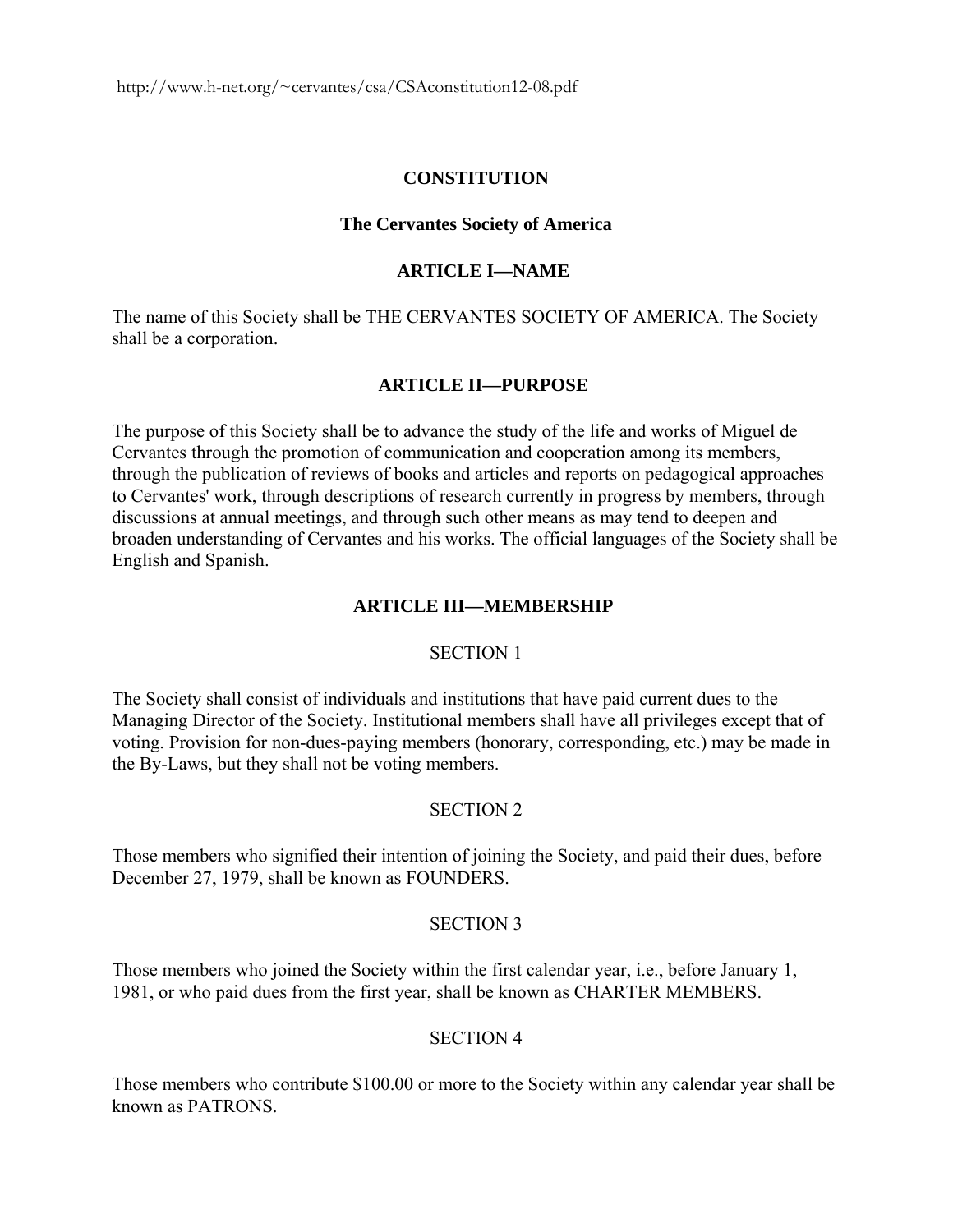#### SECTION 5

No special rights or privileges shall derive from the status or designation of FOUNDER, CHARTER MEMBER or PATRON.

# SECTION 6

Student membership is open, for a maximum period of three years, to graduate students.

# SECTION 7

Each member shall pay as annual dues a sum fixed at any annual meeting of the Society. No member in default may exercise any privilege of membership. Annual dues are payable in advance before January 1. Any member whose dues have not reached the Managing Director by February 15 will be dropped from the rolls.

## SECTION 8

Each dues paying member of the Society shall be entitled to receive one annual subscription to any regular periodical publication issued by the Society.

# **ARTICLE IV—ORGANIZATION**

# SECTION 1

The government and control of the Corporation shall be vested in a Board of Directors called the Executive Council. Every member of the Executive Council shall be a member in good standing of the Society. The Council, through its Managing Director and/or Communications Director, shall make a report of its activities at each Annual Membership Meeting. Its policies and actions shall be subject to the direction and approval of the Society.

# SECTION 2

The Executive Council shall consist of the President, Vice-President, Managing Director, Communications Director, Editor of *Cervantes*, Chair of the standing Committee on Bibliography and nine (9) elected Council Members.

## SECTION 3

The President, Vice-President and elected Council Members shall be elected by the entire membership. The Communications Director shall send to all members ballots containing the names proposed by the nominating committee at least six (6) weeks in advance of the Annual Membership Meeting. Ballots must reach the Communications Director at least two (2) weeks in advance of the Annual Membership Meeting in order to be valid. Results of the election will be announced at the Annual Membership Meeting. The President and Vice-President shall serve a term of three (3) years. The Vice-President shall succeed to the office of the Presidency upon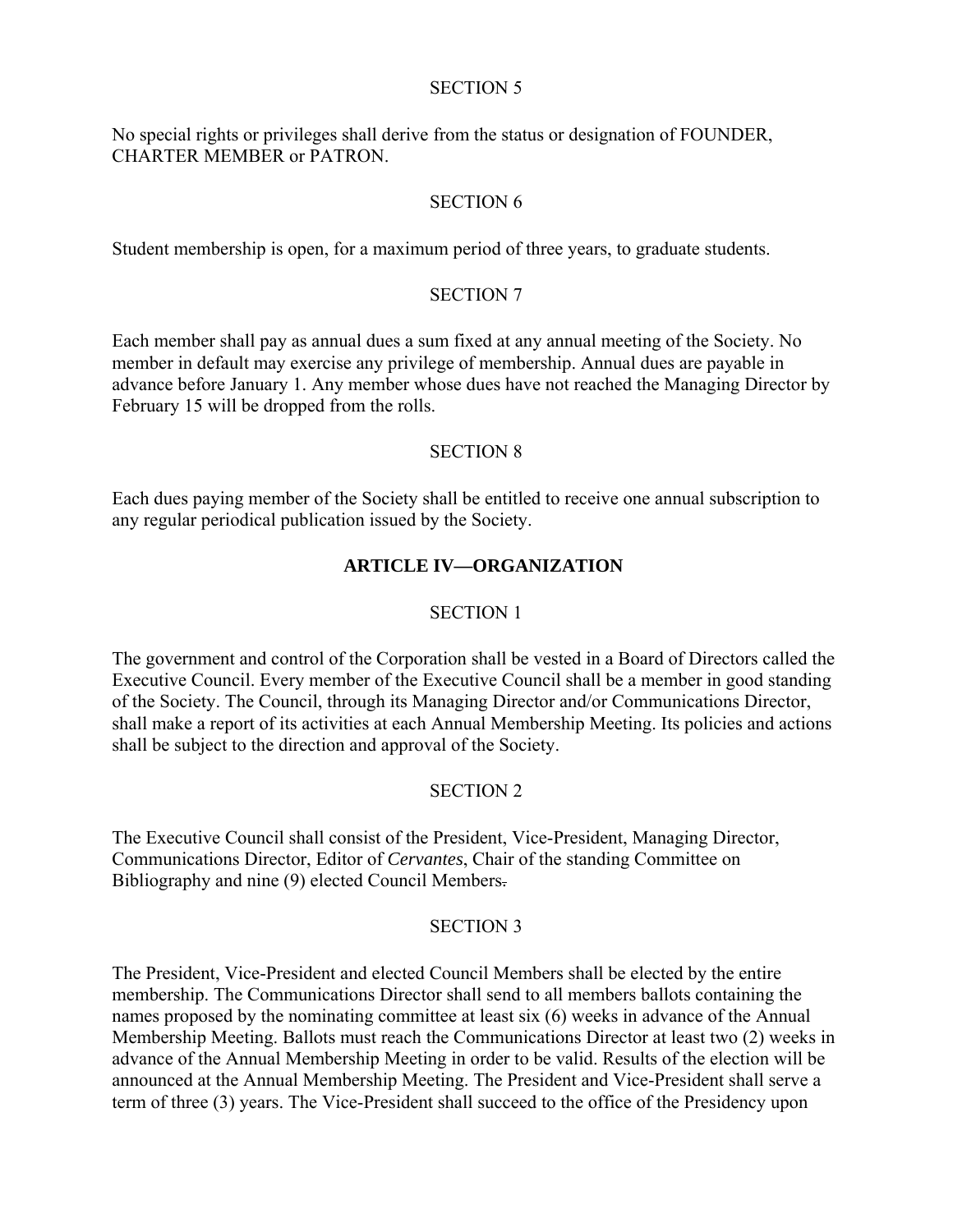completion of the Vice-President's term in office or in the event of a vacancy in the office of President. Elected Council Members shall serve for three (3) years. The Managing Director, the Communications Director, the Editor of *Cervantes* and the Chair of the Committee on Bibliography shall be elected by the Executive Council and shall serve for a term of three (3) years, renewable. All terms will begin on January 1.

#### SECTION 4

There shall be a nominating committee of three (3), elected at the Annual Membership Meeting. Two (2) members of the nominating committee shall be elected from the floor, and one (1) shall be elected by the Executive Council. The Nominating Committee shall be elected one year in advance of its functioning and shall be charged with ensuring the geographical diversity of representation among the elected Council Members.

### SECTION 5

The President presides at all meetings of the Executive Council and at all Business Meetings of the Corporation. In the President's absence the Vice-President presides at these meetings.

### SECTION 6

The Vice-President shall, in the absence or disability of the President, perform the duties and exercise the powers of the President, and shall perform such duties as the Executive Council may prescribe. The Vice-President is the ex-officio Chair of the Committee on Annual Meetings and shall appoint four (4) other members to the Committee, all of whom must be members in good standing of the Society. With the advice of the President and the Executive Council, the Committee shall make the arrangements for the Annual Membership Meeting, including selecting the location, format and theme of the Meeting, participants in panel discussions and any other speakers.

## SECTION 7

The Managing Director and the Communications Director shall attend all sessions of the Executive Council and all meetings of the Members. The Communications Director shall record all votes and minutes of all proceedings for both groups; shall give, or cause to be given notice of all meetings of the Members and the Executive Council; and shall perform other such duties as shall be prescribed by the Executive Council or the President. The Managing Director shall be custodian of all funds and shall collect membership fees, dues and other money due the Corporation, and shall pay bills owed by the Corporation.

#### SECTION 8

Vacancy in the presidency shall be filled by the Vice-President. Should vacancies occur in both offices during the year, the presidency shall be filled by election of the Executive Council until the next annual election. In the event of other vacancies, the remaining members of the Executive Council, by a majority vote, may choose a successor who shall hold office for the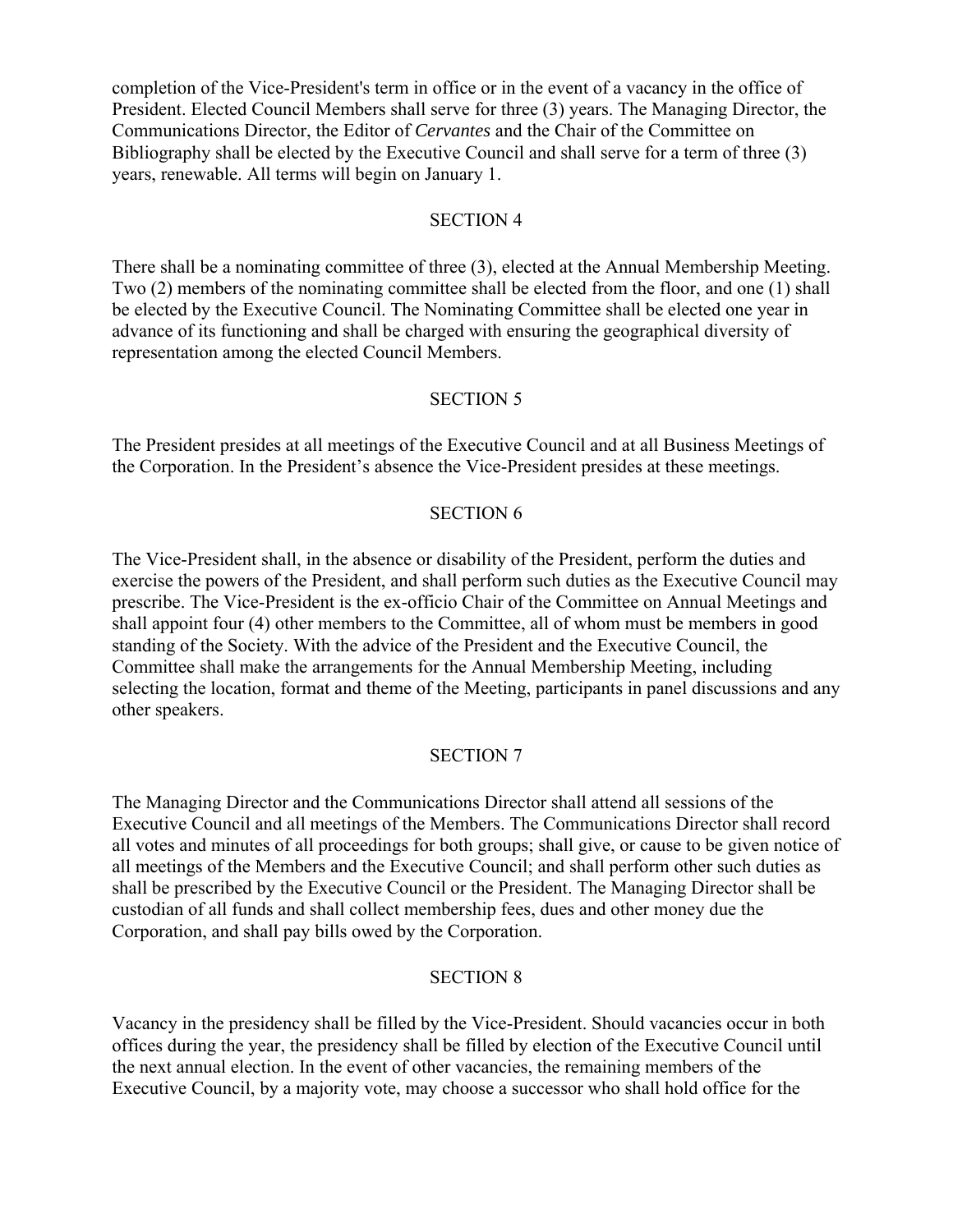unexpired term in respect to which such vacancy occurred.

### SECTION 9

The Chair of the standing Committee on Bibliography shall appoint two (2) other members, who must be members in good standing in the Society, to the Committee.

# **ARTICLE V—MEETINGS**

# SECTION 1

The Annual Meeting of the Executive Council shall be held immediately preceding and at the place designated for the Annual Membership Meeting and/or at such other time and place as the Executive Council may determine from time to time.

### SECTION 2

Three-fifths of the Council Members shall constitute a quorum for the transaction of business. The act of a majority of the Council Members present at a meeting at which a quorum is present shall be the act of the Executive Council.

## SECTION 3

Members present at all Membership Meetings shall constitute a quorum. For all purposes except where otherwise required by law, a majority of those voting shall be required for election or other action by the membership.

## SECTION 4

Voting by proxy shall not be permitted. SECTION 5

Written notice of the Annual Membership Meeting shall be mailed by the Communications Director to each member entitled to vote at such address as appears on the records of the Corporation at least two (2) weeks prior to the date of the meeting, publishing notice of the Annual Membership Meeting in *Cervantes* and transmitting a copy of *Cervantes* to each member entitled to vote at least two (2) weeks prior to the date of the meeting shall suffice.

## SECTION 6

Special meetings of the members for any purpose unless otherwise proscribed by statute may be called by the President or a majority of the Executive Council and shall be called by the President or Managing Director at the request, in writing, of 20% of the members entitled to vote. Such request shall state the purpose or purposes of the proposed meeting. Business transacted at all special meetings shall be confined to the object stated in the call. Written notice of all special meetings of the members, stating the time and place and object thereof, shall be mailed at least two (2) weeks before such meeting to each member entitled to vote thereat to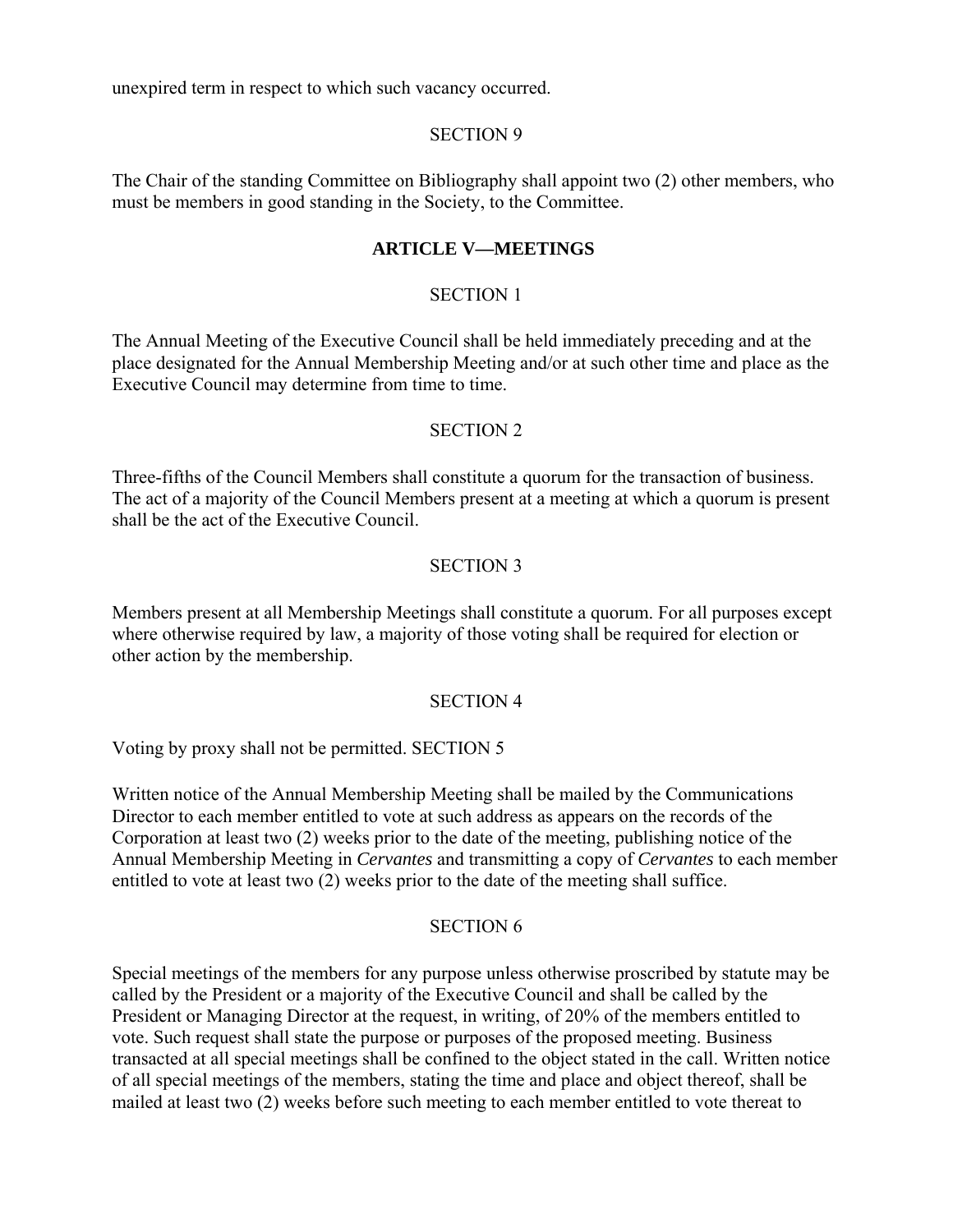such address as appears on the books of the Corporation.

# SECTION 7

Every member shall have the right to examine in person, or by agent or attorney, at any reasonable time for any reasonable purpose, the By-Laws, membership roster, books of account and records of the proceedings of the members of the Executive Council and to make copies or extracts of the same at his or her sole expense.

# **ARTICLE VI—OFFICIAL ORGAN**

# SECTION 1

*Cervantes, Bulletin of the Cervantes Society of America*, the official publication of the Society, shall be furnished to all members in good standing.

## SECTION 2

The Editor of *Cervantes* shall be responsible for editing and publishing all material appearing in *Cervantes*.

# SECTION 3

The staff of *Cervantes*, other than the Editor, shall consist of the Editor's Advisory Council of not more than five (5) members, not more than ten (10) Associate Editors, an Advertising Manager and an Assistant to the Editor.

## SECTION 4

The staff shall be appointed by the Executive Council on nomination by the Editor.

# **ARTICLE VII—AMENDMENTS**

## SECTION 1

Five or more members in good standing may propose an amendment altering, appealing or amending this Constitution, provided that notice of any such proposed amendment shall be sent to the Communications Director two (2) months before the Annual Membership Meeting. The Communications Director shall mail written notice of any such amendment to all members entitled to vote at least two (2) weeks in advance of the Annual Membership Meeting.

# SECTION 2

Any amendment may be adopted by two-thirds of the members present and voting at any Annual Meeting of the Members.